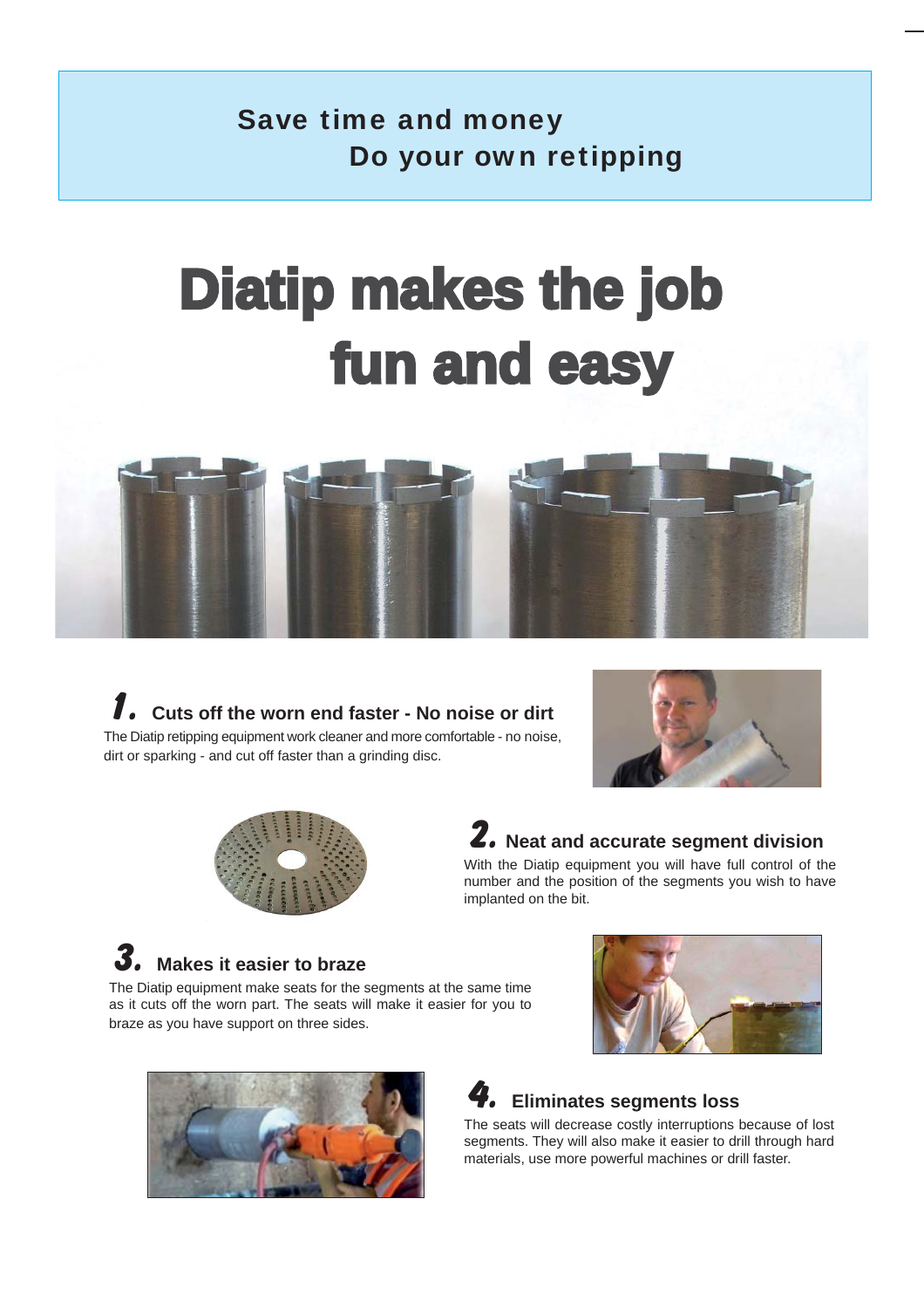

# **A new drill bit within minutes!**

### **1. Decide the number of segments**

Choose from 4 to 34 segments - the enclosed guide helps you to choose the correct number. (If you wish you can choose a smaller number to increase speed on the drill in hard materials.)

### **2. Adjust the matrix so it suits the diameter**

The matrix has different curved openings to suit all drill bit diameters. Also different knives for different segment lengths are available. (24 mm,16 mm, 20 mm or 1" .)

### **3. Cut the seats for the segments**

Lower the cutter head over the worn part of the drill bit and cut the first cycle of slots. The knife cuts burr-free seats which need no preparation before the brazing.

### **4. Raise and cut between**

Then raise the cutter head and cut off between. The worn part falls off and automatically you get perfect seats for the segments. (If no seats are requested do not raise the cutter before you cut the second cycle.)

### **5. Now ready to braze**

After only a minute or two you will have it all prepared for the brazing. The seats help you to position the segments and will give you a strong and safe "three-side" brazing.







### **Use our magnets for the brazing**

Braze with silver rods and gas. Our strong, heat resistant magnets are the quickest way to hold the segments safe in position during the brazing.

## *Total time one minut/ segment!*



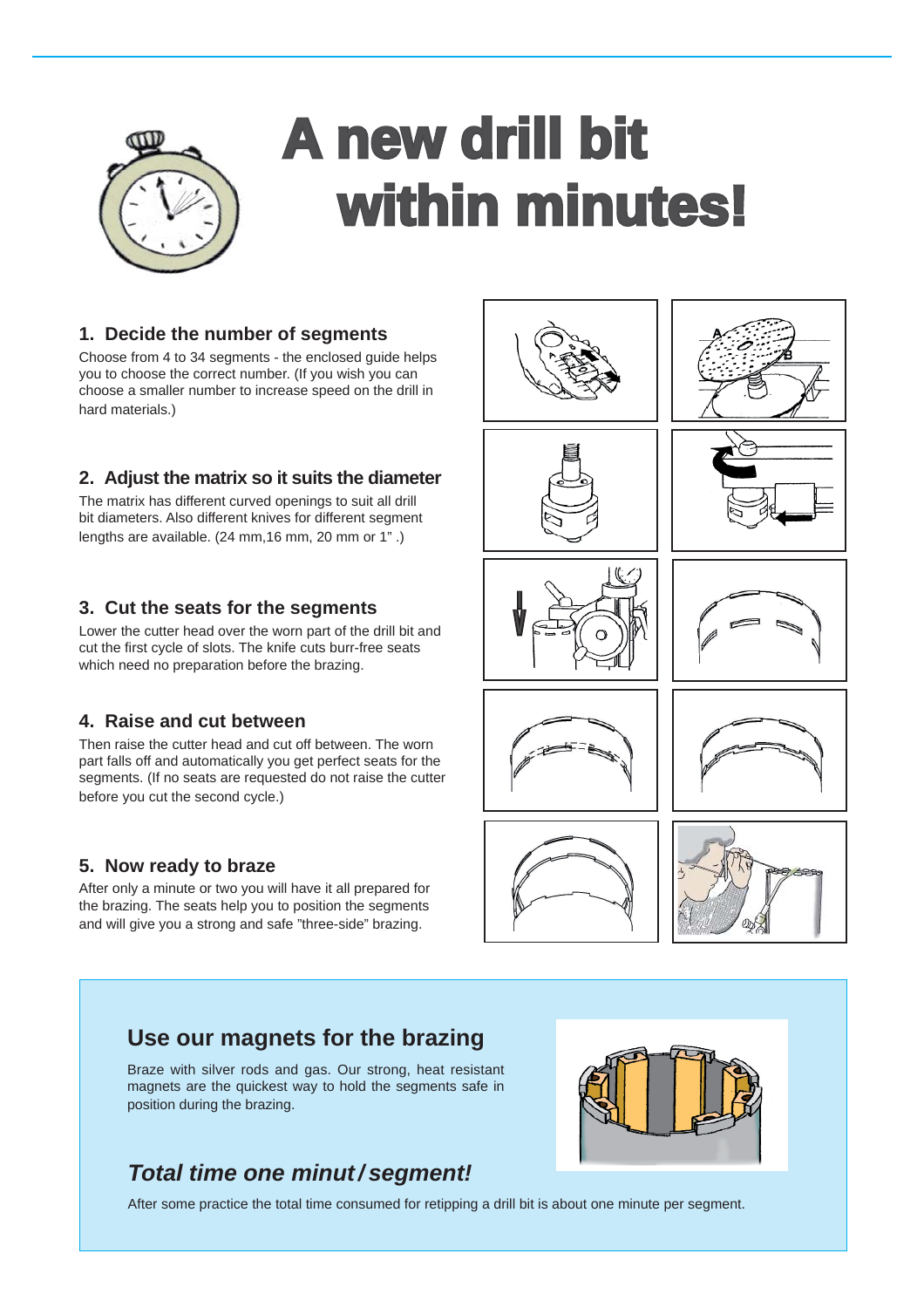## **Make your choice from our different models models**

### **CD 7-28 Manual**

Our most sold type. Built for professional, daily use. Very easy to handle - no need for special skills or physical strength.

Min. diameter: Ø 38 mm

Max. diameter:  $\oslash$  700 mm. Can be extended to Ø 1100 mm (optional) Max. length: 700 mm. Can be extended to any length (optional).

### **CD 7-28 Hydraulic**

Same as above, but instead of the manual cutting handle it is equipped with a hydraulic motor and a hydraulic cylinder. Controlled by a PLC-box and a foot pedal. (Both hands free during the cutting.)

The manual models can also be supplemented with the hydraulic motor and cylinder later for exchanging them to hydraulic versions.

### **CD 600 Manual**

Same functions as the CD 7-28 but designed as an economy version. "Portable". Not fully the same options as the CD 7-28.

Min. diameter: Ø 38 mm

Max. diameter:  $\emptyset$  600 mm. (Can not be extended.) Max. length: 600 mm. Can be extended to any length (optional).

### **CD 7-28 Automatic**

As the CD 7-28 models but works completely automatic. Set the number of segments and the depth of the seats - then just push the start button. Gives you time to work with other things during the cutting - for example brazing the previous bit.

| Min. diameter: | $\varnothing$ 38 mm                                                            |
|----------------|--------------------------------------------------------------------------------|
| Max. diameter: | $\varnothing$ 1000 mm. Can be extended to<br>$\varnothing$ 1400 mm (optional). |
| Max. length:   | 700 mm. Can be extended to any<br>length (optional).                           |